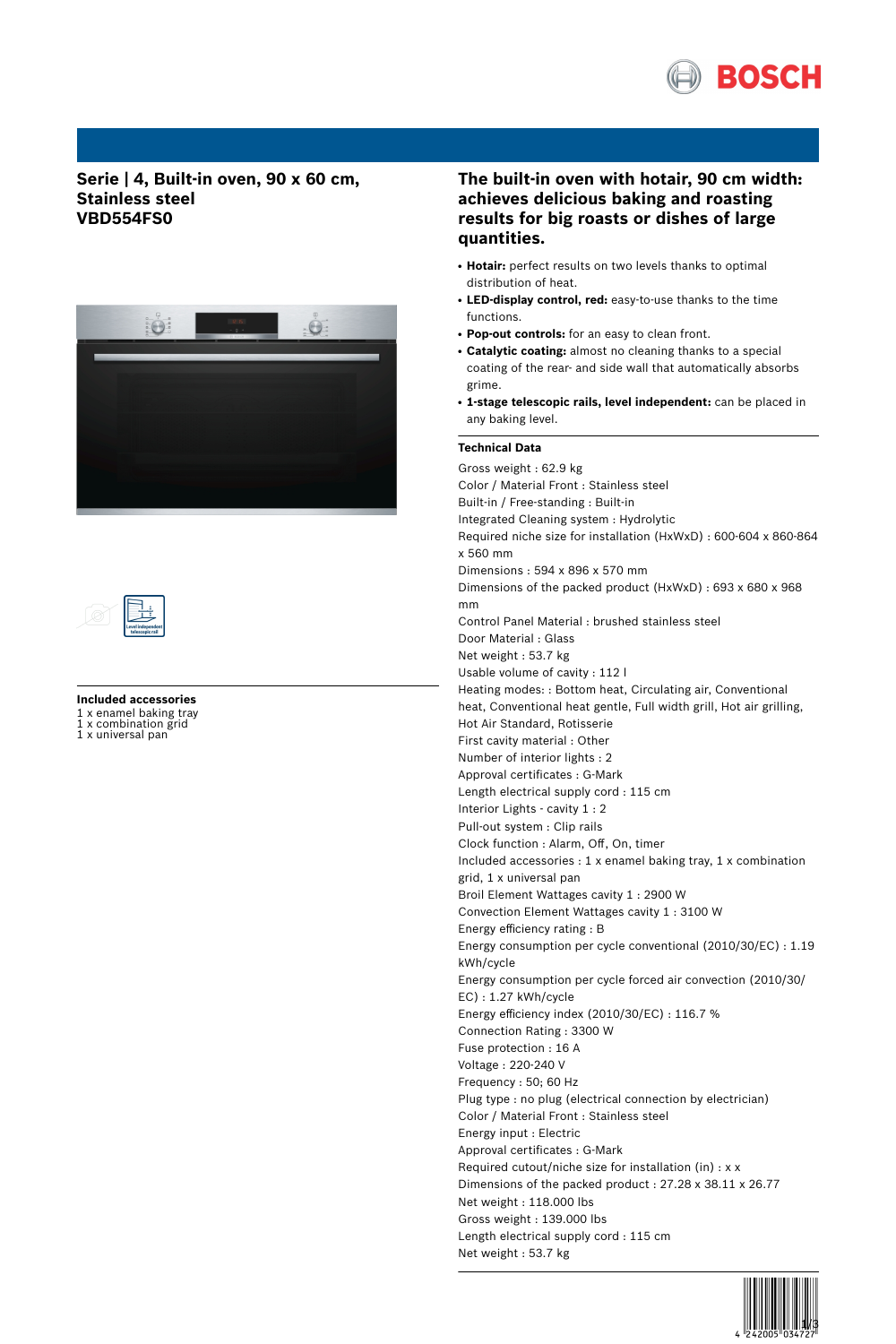

**Serie | 4, Built-in oven, 90 x 60 cm, Stainless steel VBD554FS0**

**The built-in oven with hotair, 90 cm width: achieves delicious baking and roasting results for big roasts or dishes of large quantities.**

#### **Type of oven / heating system:**

- <sup>90</sup> cm built-in oven with <sup>8</sup> heating methods: Hot air, Conventional heat, Circulated Air, Hot air grilling, Full width grill, Bottom heat, Conventional heat gentle
- Cavity volume: <sup>112</sup> <sup>l</sup>

#### **Hook-in racks / rails**

- 1-fold telescopic rail, level independent

#### **Design:**

- Extra large capacity oven with grey enamel

#### **Cleaning:**

- catalytic side liners, Catalytic back liner
- Innerdoor main: Full glass inner door

### **Comfort:**

- Electronic clock
- Drop down door
- Elongated halogen light
- Integral cooling fan

#### **Accessory:**

- enamel baking tray, combination grid, universal pan

### **Environment and Safety:**

- Child lock Automatic switch off Door contact switch

#### **Technical Information**

- Length of mains cable: <sup>115</sup> cm
- Nominal voltage: <sup>220</sup> <sup>240</sup> <sup>V</sup>
- Total connected load electric: 3.3 KW
- Energy efficiency rating (acc. EU Nr. 65/2014): B(at <sup>a</sup> range of energy efficiency classes from A+++ to D) Energy consumption per cycle in conventional mode:1.19 kWh Energy consumption per cycle in fan-forced convection mode: 1.27 kWh Number of cavities: 1 Heat source: electrical Cavity volume: 112 l

#### **Dimensions:**

- Appliance dimension (hxwxd): 594 mm x 896 mm x 570 mm
- Niche dimension (hxwxd): <sup>600</sup> mm <sup>604</sup> mm <sup>x</sup> <sup>860</sup> mm <sup>864</sup> mm x 560 mm
- "Please reference the built-in dimensions provided in the installation drawing"